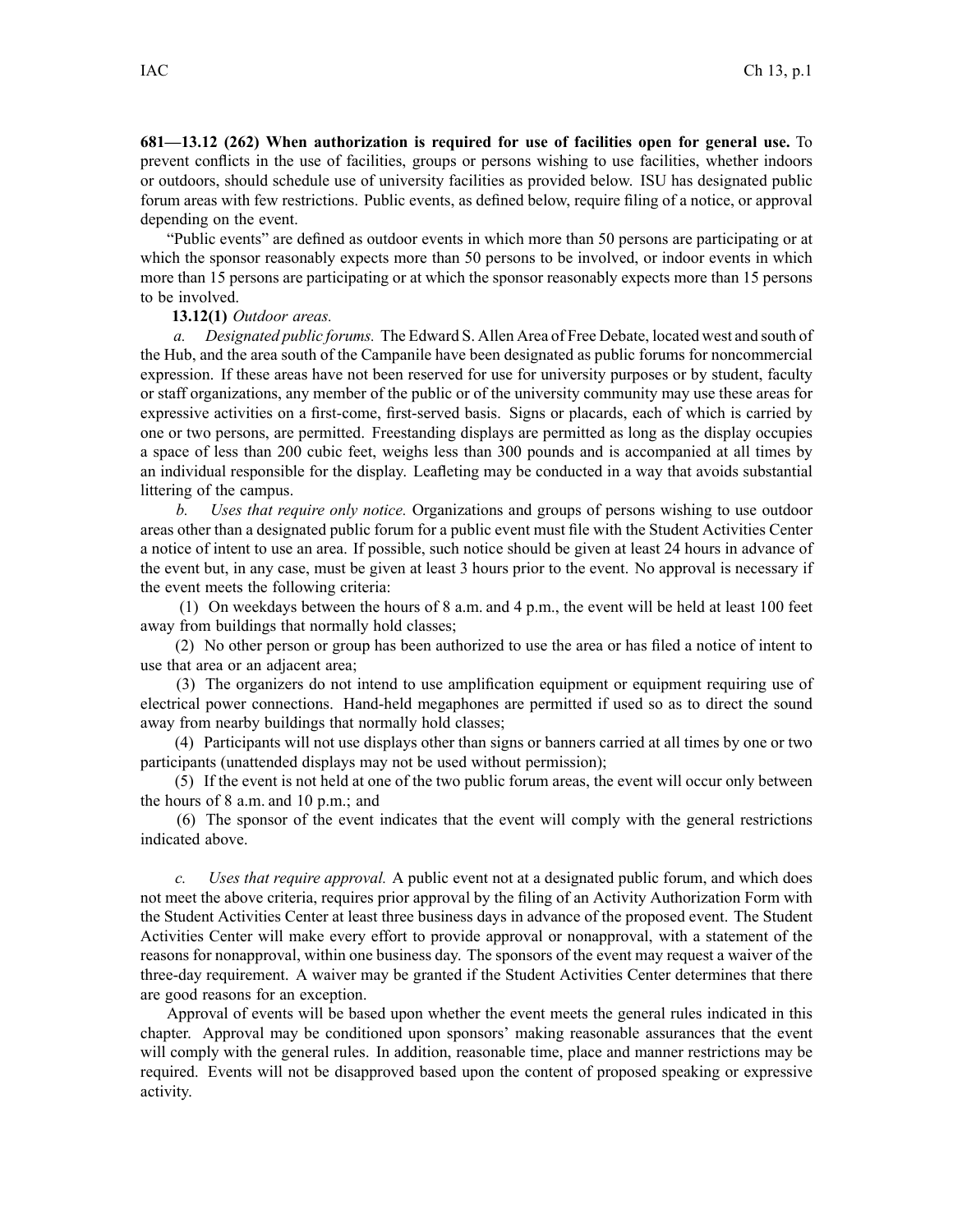Following such clearance, the organization shall make particular arrangements regarding location, electrical power needs, custodial services, and provision for liability insurance as directed by the Student Activities Center. If streets or parking lots will be involved, the organization must receive clearance from the department of public safety, telephone (515)294-4428. Preferred locations for outdoor events likely to cause disruption of other activities are the areas south or north of the Campanile, west of Curtiss Hall, east of Ross Hall, south of the Hub, and south of the Parks Library, provided the events do not conflict with university classes or scheduled activities and provided the events conform to appropriate uses for the area.

## **13.12(2)** *Indoor areas.*

*a. General policy regarding use.* Any use of indoor areas must not conflict with university programs and events and must be compatible with the purpose of the facility or the particular area to be used.

(1) Members of the general public and campus community are free to enter university facilities, other than restricted areas, during business hours as necessary to transact business, seek information about the university or deliver petitions or correspondence.

(2) Organizations and groups desiring to use academic and residence facilities for conferences should contact the offices listed in 13.12(2)*"d"* to determine availability and fees for use. Organizations desiring to use the Iowa State Center or the Iowa State Memorial Union for conferences, meetings and events should contact the relevant facility at the numbers listed below.

(3) Organizations (other than recognized campus and student organizations) using classrooms, auditoriums, and meeting rooms will be charged the customary rental of those facilities. All users will be responsible for costs incurred for setup, equipment use, cleanup and use of services and materials of the university.

(4) To avoid disruption, the following kinds of indoor areas are not available for non-university-related assembly or solicitation: hallways, stairways, waiting rooms, residence halls and apartments, dining facilities, workrooms, common areas provided around service windows, the Veterinary Hospital and the Student Health Center. Atria and open areas in buildings are generally available for use excep<sup>t</sup> when they are used as waiting areas or common areas around service windows.

*b. Uses that require scheduling.* To avoid conflicts with university activities and permitted use by others, organized use of indoor areas by groups of 15 or fewer persons that will substantially exclude others from using the same or adjacent areas, other than transitory passage through public areas and hallways, requires scheduling through the Student Activities Center.

*c. Uses that require approval.* Organized or concerted assembly in or solicitation at indoor areas by groups involving more than 15 persons for non-university-related purposes must be approved by the filing of an activity authorization form with the Student Activities Center at least three days in advance of the activity. The Student Activities Center will make every effort to provide approval or nonapproval, with <sup>a</sup> statement of the reasons for nonapproval, within one business day. The sponsors of the event may reques<sup>t</sup> waiver of the three-day requirement. A waiver may be granted if the Student Activities Center determines that there are good reasons for an exception.

Approval of events will be based upon whether the event is consistent with the facility's purpose and with the university's general rules on facility use. In addition, reasonable time, place and manner restrictions may be required. Events will not be disapproved based upon the content of any expressive activity. Persons denied authorization may appeal to the vice president for business and finance.

*d. Facilities managed by separate university offices or organizations.* The Student Activities Center and users must coordinate use of these facilities with the listed offices:

1. Common areas in buildings—building coordinator for the building;

2. Rooms in academic or administrative buildings—Room Scheduling, General Services Building, 294-5338;

3. Memorial Union—Event Management Office, 3630 Memorial Union, 294-1437;